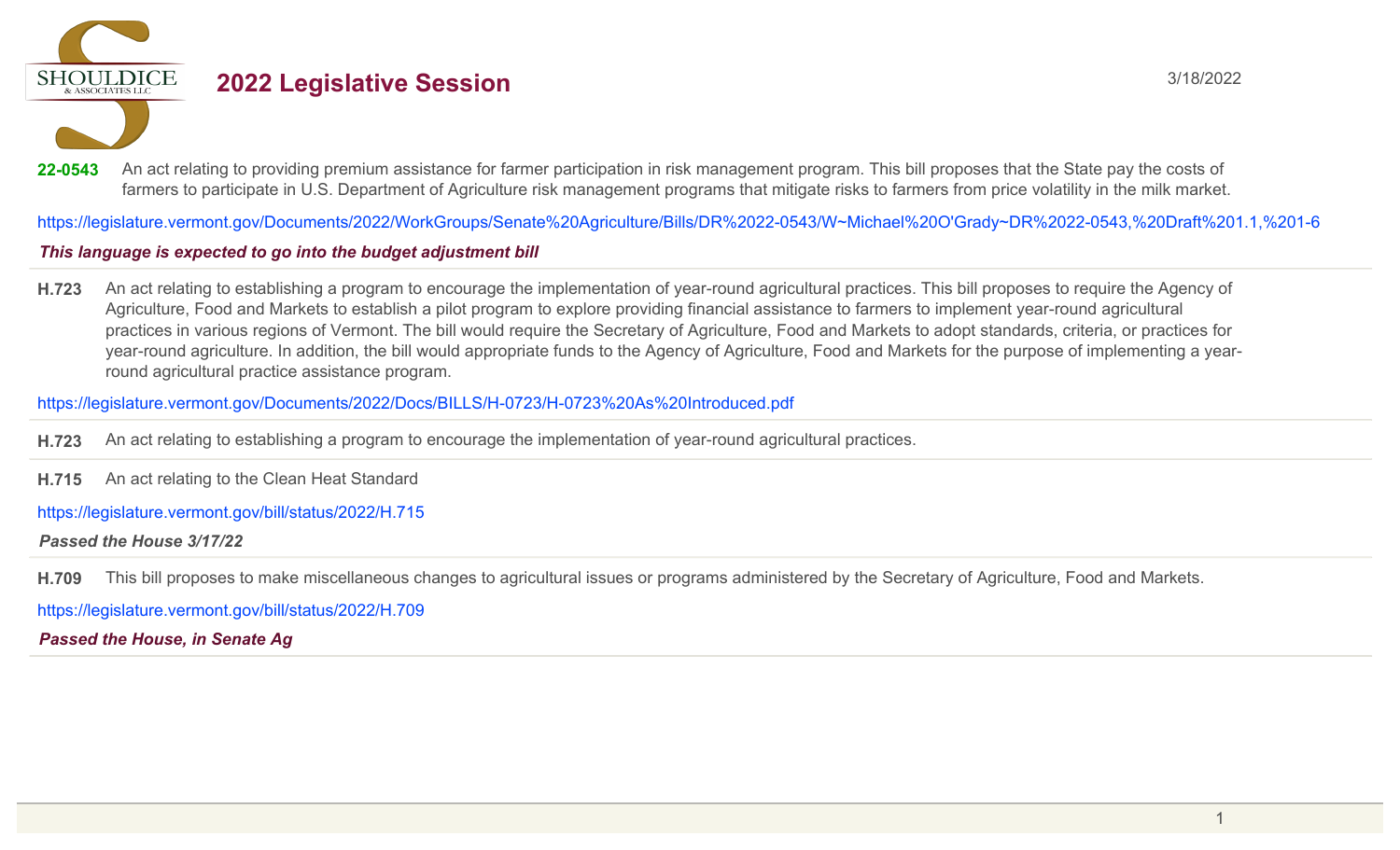**H.705** An act relating to prohibiting the running of livestock at large. This bill would prohibit owners of livestock from allowing livestock that they own or control from running at large. The bill would require livestock owners to enclose livestock within a sufficiently maintained fence composed of posts and rails, posts and palings, posts and planks or palisades, posts and wire, or rails alone. If livestock were to escape from a fence or run at large, the owner of the livestock would be subject to a civil penalty in the Judicial Bureau of up to \$500.00 for a first offense and up to \$1,500.00 for a second or subsequent offense. The bill also would authorize a municipality through municipal law enforcement or a municipal public health official to enforce the requirements to enclose livestock and prevent the running at large of livestock. In addition, the bill would provide that the owner of livestock shall be liable for all damages caused by livestock running at large.

#### https://legislature.vermont.gov/bill/status/2022/H.705

**H.704** An act relating to the regulation of accessory on-farm businesses. This bill proposes to clarify the definition of "accessory on-farm business." It would prohibit regional and municipal plans from banning accessory on-farm businesses. It would remove the requirement for the business to be subordinate to the farm, provided gross sales from the business do not exceed \$200,000.00 annually. It would exempt water from the calculation used to determine if products are principally produced on the farm. To be exempt from Act 250, it would limit the amount of land used by an accessory on-farm business to one acre and set the maximum size of new buildings to 4,000 square feet.

https://legislature.vermont.gov/committee/document/2022/8/Date/3-11-2022#documents-section

#### *Up for action in the House*

**H.696** This bill proposes to amend the definition of accessory on-farm business to add a new type of activity. It would add "on-farm restaurants" as an option for farms looking to add an accessory on-farm business to the property if, daily, the restaurant featured products produced on the farm. This would prohibit municipal bylaws from banning on-farm restaurants

https://legislature.vermont.gov/bill/status/2022/H.696

**H.679** An act relating to fiscal year 2022 budget adjustments.

https://legislature.vermont.gov/bill/status/2022/H.679

*Signed by Governor on March 16, 2022*

**H.657** An act relating to the designation of a lake in crisis. This bill proposes to strike as a requirement for the designation of a lake in crisis that the lake is located in a municipality in which the lake or a portion of the lake is located has reduced the valuation of real property due to the condition of the lake.

https://legislature.vermont.gov/bill/status/2022/H.657

*Introduction and walk-through on 2/16/22*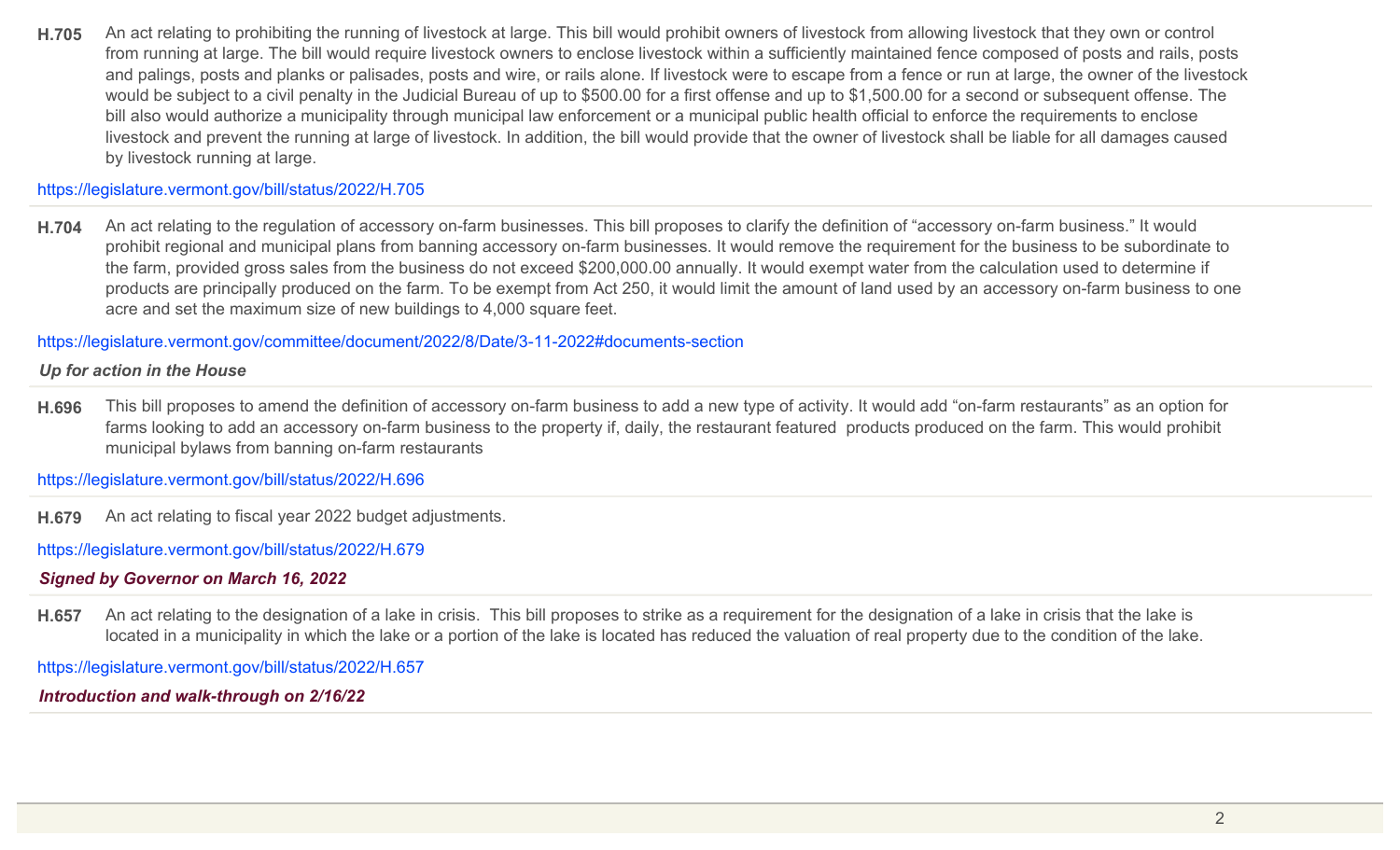**H.653** An act relating to the creation of an ecological management qualification for the Use Value Appraisal program. This bill proposes to create a new category of management plans that would allow forested lands managed to increase carbon sequestration, carbon storage, or enhance wildlife biodiversity to qualify for the Use Value Appraisal program.

https://legislature.vermont.gov/bill/status/2022/H.653

**H.650** An act relating to prohibiting perfluoroalkyl and polyfluoroalkyl substances in products to be sold in Vermont and the use and import of wastes containing microplastics. This bill proposes to prohibit the intentional use of perfluoroalkyl and polyfluoroalkyl substances in products to be sold in Vermont. This bill also proposes to prohibit the use and import of wastes that contain microplastics.

https://legislature.vermont.gov/bill/status/2022/H.650

**H.627** An act relating to the Vermont Economic Development Authority.

https://legislature.vermont.gov/bill/status/2022/H.627

# *Expands eligibility for loans*

**H.626** An act relating to the sale, use, or application of neonicotinoid pesticides. This bill proposes to prohibit the use of the neonicotinoid pesticides until the Secretary of Agriculture, Food and Markets adopts rules for the sale, use, or application of neonicotinoid pesticides. If the Secretary fails to adopt the rules by July 1, 2024, the prohibition on the sale, use, or application of neonicotinoid pesticides would become permanent.

https://legislature.vermont.gov/bill/status/2022/H.626

# *Up for action in the House*

**H.610** An act relating to airport expansion and primary agricultural soils.

https://legislature.vermont.gov/bill/status/2022/H.610

# *Combined with H.704 and voted out of House Ag on 3/11/22 8-0*

**H.606** An act relating to community resilience and biodiversity protection. This bill proposes to establish State goals of conserving 30 percent of the land of the State by 2030 and 50 percent by 2050.

https://legislature.vermont.gov/bill/status/2022/H.606

# *Passed House 3/16*

**H.605** An act relating to clean water funding. This bill proposes to require the Clean Water Board to recommend for annual appropriation at least \$200,000.00 annually to fund ECO AmeriCorps members who are assigned to clean water programs in the State.

https://legislature.vermont.gov/bill/status/2022/H.605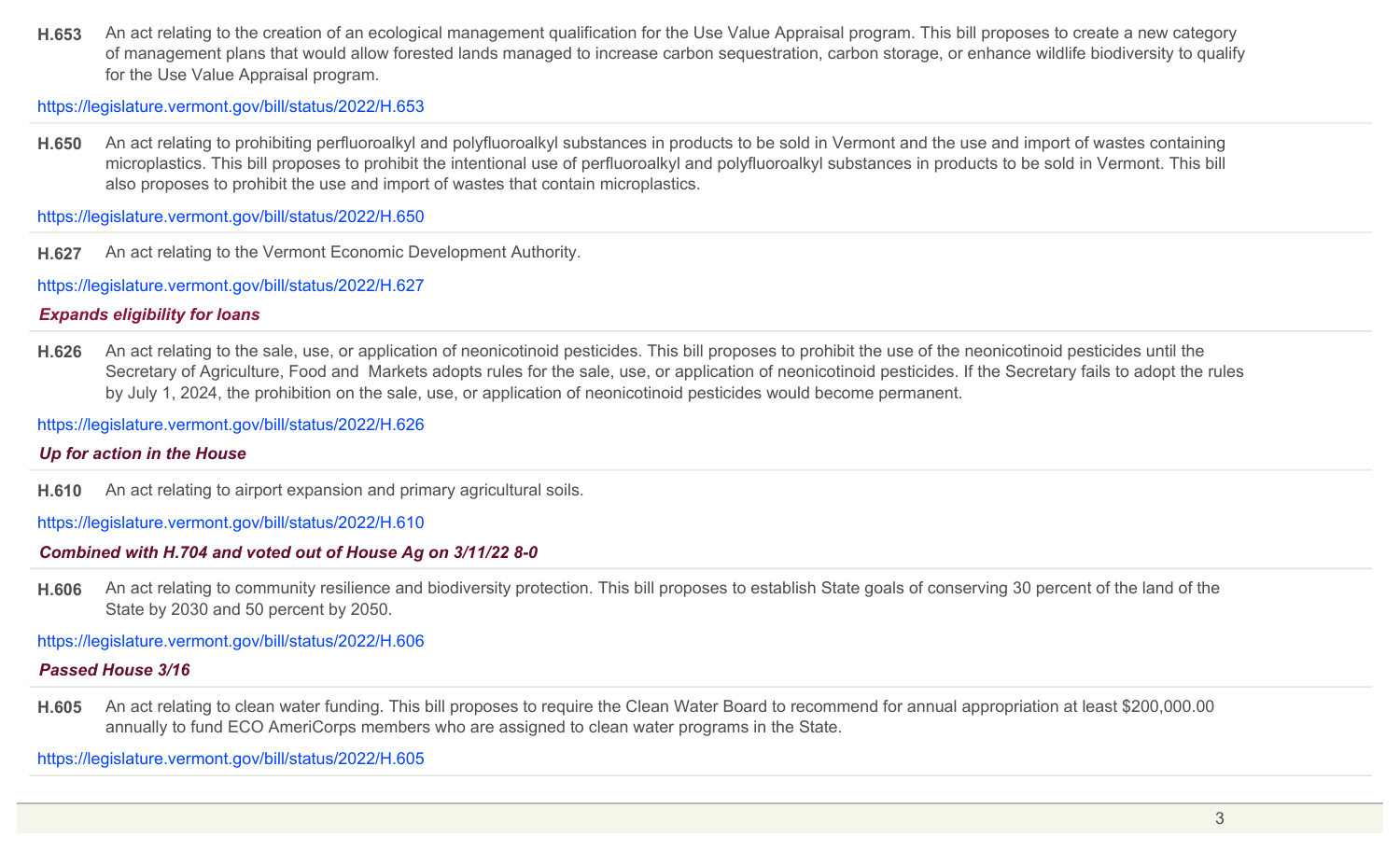**H.581** An act relating to rural economic development.

#### https://legislature.vermont.gov/bill/status/2022/H.581

**H.543** An act relating to regulation of wetlands in the State. This bill proposes to establish as State policy that wetlands shall be regulated and managed by the State to produce a net gain of wetlands acreage. The bill would require the Secretary of Natural Resources to amend the Vermont Wetlands Rules to incorporate the net gain policy. In addition, the bill would require the Vermont Significant Wetlands Inventory maps to be updated and revised annually.

.

**H.542** An act relating to establishing riparian protection areas in the State. This bill proposes to require establishment of a riparian protection area adjacent to each stream in the State. A riparian protection area would be required to be at least 50 feet from the top of bank or top of slope of a stream with 0.25 or less square miles in drainage area and at least 100 feet from the top of bank or top of slope for a stream with greater than 0.25 square miles in drainage area. A person would be prohibited from creating cleared area or constructing impervious surface within a riparian protection area unless permitted by the Secretary of Natural Resources or allowed as a use under the act.

https://legislature.vermont.gov/bill/status/2022/H.542

**H.501** An act relating to physical contaminant standards for residual waste, digestate, and soil amendments.

https://legislature.vermont.gov/bill/status/2022/H.501

#### *Passed House on 2/25/2022 - similar to S.282*

**H.492** An act relating to the structure of the Natural Resources Board.

https://legislature.vermont.gov/bill/status/2022/H.492

#### *House action postponed until March 22nd.*

**H.466** An act relating to surface water withdrawals and interbasin transfers. This bill proposes to regulate surface water withdrawals and interbasin transfers of surface water occurring in the State.

https://legislature.vermont.gov/bill/status/2022/H.466

*Testimony scheduled next week in Senate Natural Resources and Energy - Passed House 1/28/22\*\**

**S.281** An act relating to hunting coyotes with dogs. This bill proposes to prohibit the pursuit of coyote with the aid of dogs, either for the training of dogs or for the taking of coyote.

https://legislature.vermont.gov/bill/status/2022/S.281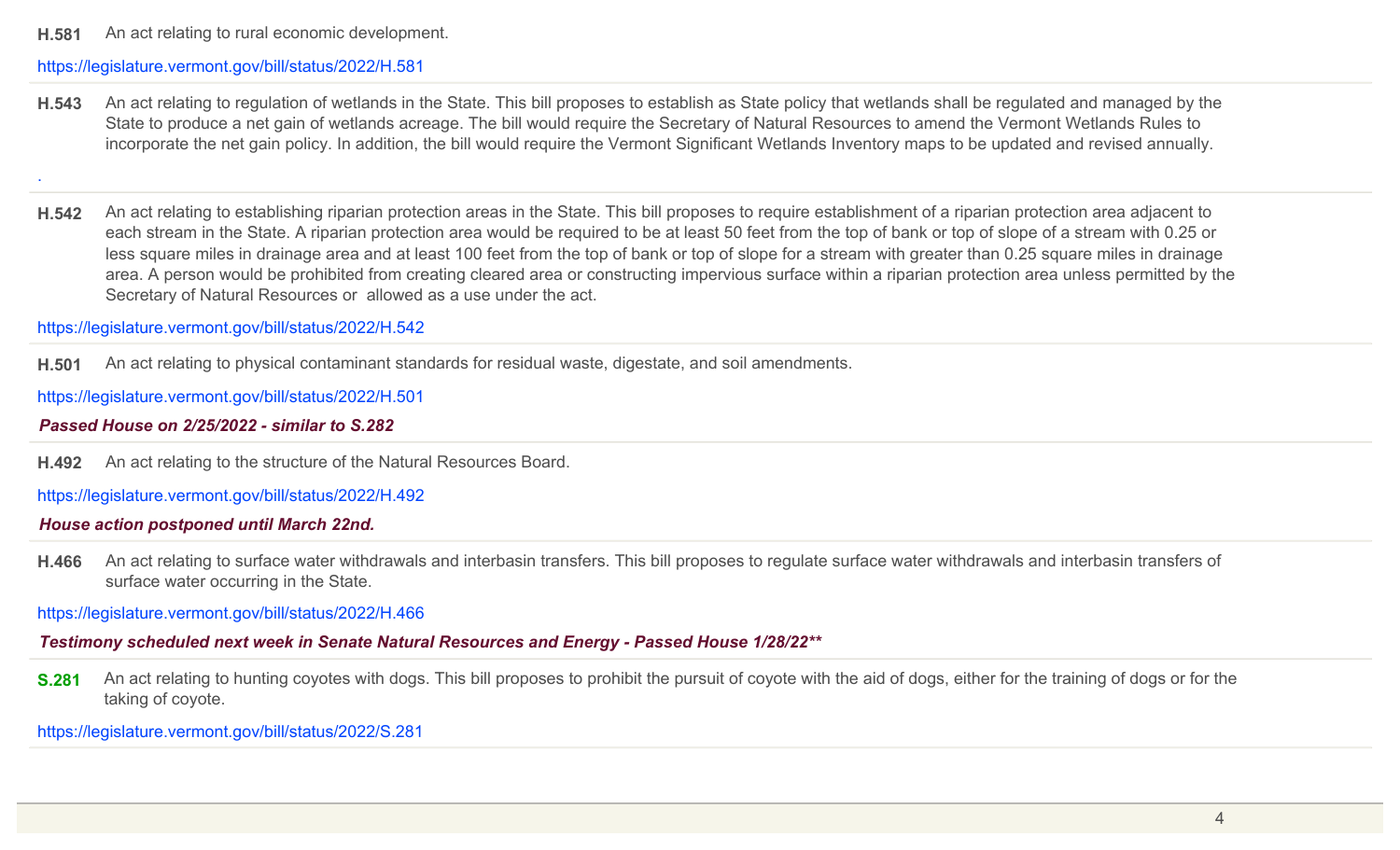**S.268** An act relating to the right to farm. This bill proposes to amend the right-to-farm law to provide that a farm or farm operation shall not be found to be a public or private nuisance under one or more of the following: the farm or farm operation existed before a change in the land use or occupancy in proximity to the farm, and if before that change in land use or occupancy of the farm, the farm or farm operation would not have been a nuisance; the farm or farm operation alleged to be a nuisance conforms to State and federal law; or the farm or farm operation has been conducting the agricultural activity at issue for two or more years prior to the date a nuisance action is commenced. The bill also would provide that if a farm or farm operation prevails in a nuisance suit brought against it, the court shall require the plaintiff to pay the actual amount of costs and expenses incurred by the farm or farm operation in defense, including attorney's fees.

https://legislature.vermont.gov/bill/status/2022/S.268

### *Bill is done for this session - Report due back in Senate Judiciary*

**S.263** An act relating to supporting economic development. This bill proposes to encourage new workers to relocate to Vermont, to provide flexibility for Economic Recovery grants, to increase the capacity for the Capital Investment Program,to enable project-based tax increment financing districts, and to promote sustainable development and affordable housing.

https://legislature.vermont.gov/bill/status/2022/S.263

**S.259** An act relating to the reorganization, enhancement, and enforcement of animal welfare requirements in the State. This bill proposes to require the Secretary of Agriculture, Food and Markets to submit to the General Assembly a report regarding the reorganization, enhancement, and enforcement of animal welfare requirements in the State, including the establishment of an animal welfare division at the Agency of Agriculture, Food and Markets.

#### https://legislature.vermont.gov/bill/status/2022/S.259

**S.258** An act relating to amending the Required Agricultural Practices in order to address climate resiliency. This bill proposes to require the Secretary of Agriculture, Food and Markets to evaluate the sufficiency of the Required Agricultural Practices (RAPs) to determine if the requirements and practices under the RAPs are adequate to address increased and foreseeable climate change-induced precipitation in a manner that protects soil resources and prevents harmful or inefficient runoff of nutrient pollution to State waters.

#### https://legislature.vermont.gov/bill/status/2022/S.258

#### *Up for action in the Senate*

**S.237** An act relating to surface water withdrawals and interbasin transfers. This bill proposes to regulate surface water withdrawals and interbasin transfers of surface water occurring in the State.

https://legislature.vermont.gov/bill/status/2022/S.237

**S.235** An act relating to Act 250 jurisdiction over agricultural businesses. This bill proposes to study the issue of how Act 250 jurisdiction should apply to agricultural businesses.

https://legislature.vermont.gov/bill/status/2022/S.235